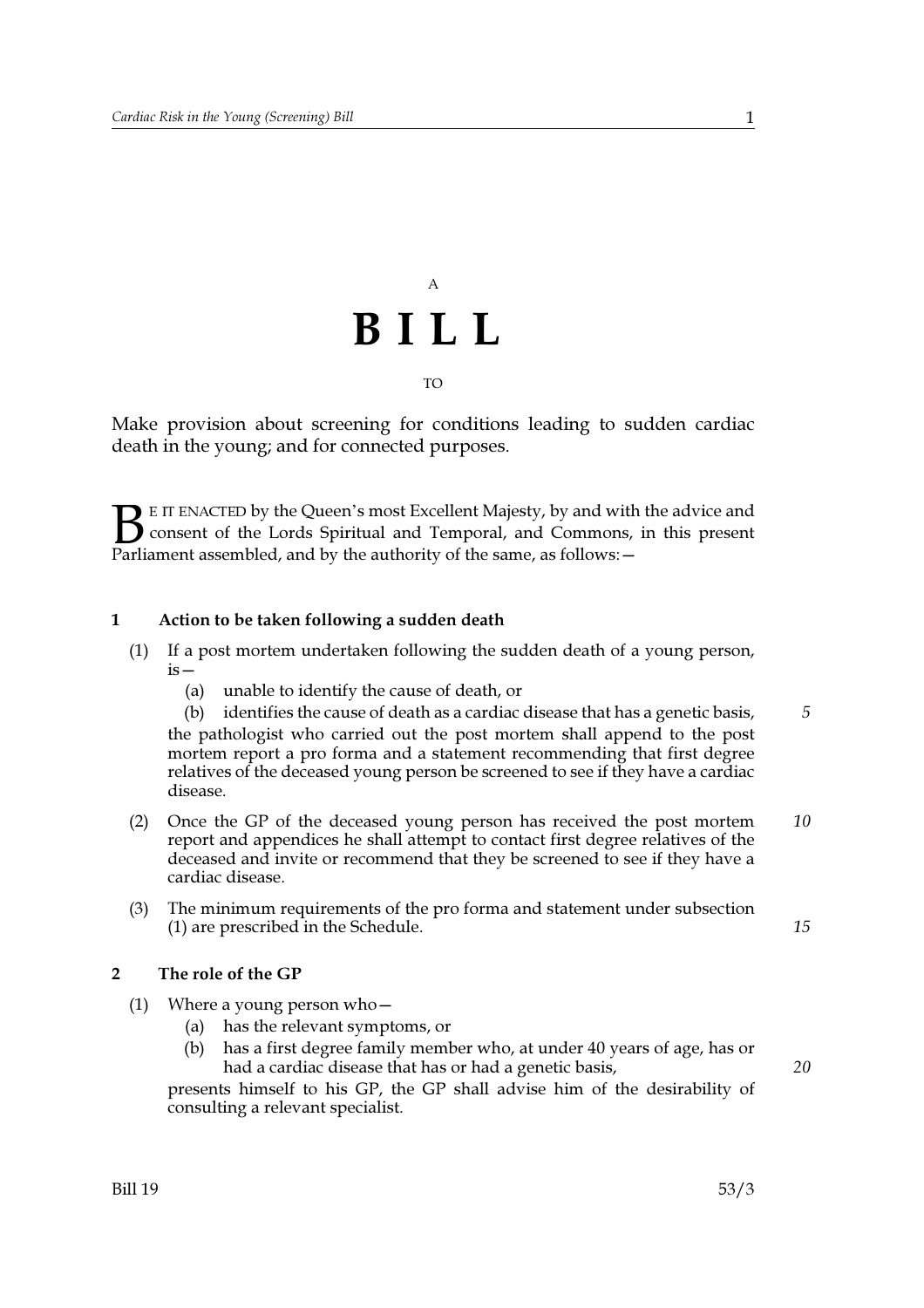(2) For the purposes of subsection (1) the relevant symptoms are breathlessness disproportionate to activity, palpitations, chest tightness on exertion, and frequent faintness or giddiness.

### 3 The role of the specialist

- Where a relevant specialist finds that a young person has a cardiac disease that  $(1)$ has a genetic basis, the specialist shall –
	- advise the young person that it would be desirable for his first-degree  $(a)$ relatives to consult their GPs, and
	- issue to the young person a letter for his first degree relatives to give to  $(b)$ their GPs if they so wish.
- $(2)$ The letter issued under subsection (1) shall state that a first degree relative of the GP's patient has a cardiac disease that has a genetic basis and it would be desirable for the patient to be referred to a relevant specialist.

### $\overline{\mathbf{4}}$ Interpretation

- $(1)$  In this Act
	- "cardiac disease that has a genetic basis" means a cardiac disease that close relatives are likely to suffer from, which includes but is not limited to hypertrophic cardiomyopathy, coronary artery anomalies, arrhythogenic right ventricular cardiomyopathy, Long QT/Brugada's syndrome, Marfan's, mitral valve prolapse, Wolfe-Parkinson-White syndrome, dilated cardiomyopathy and premature coronorary artery disease:
	- "relevant specialist" means a person with clinical or academic knowledge of conditions predisposing to arrhythmia and sudden cardiac death in the young; and

"young person" means a person under 35 years of age.

15

10

5

20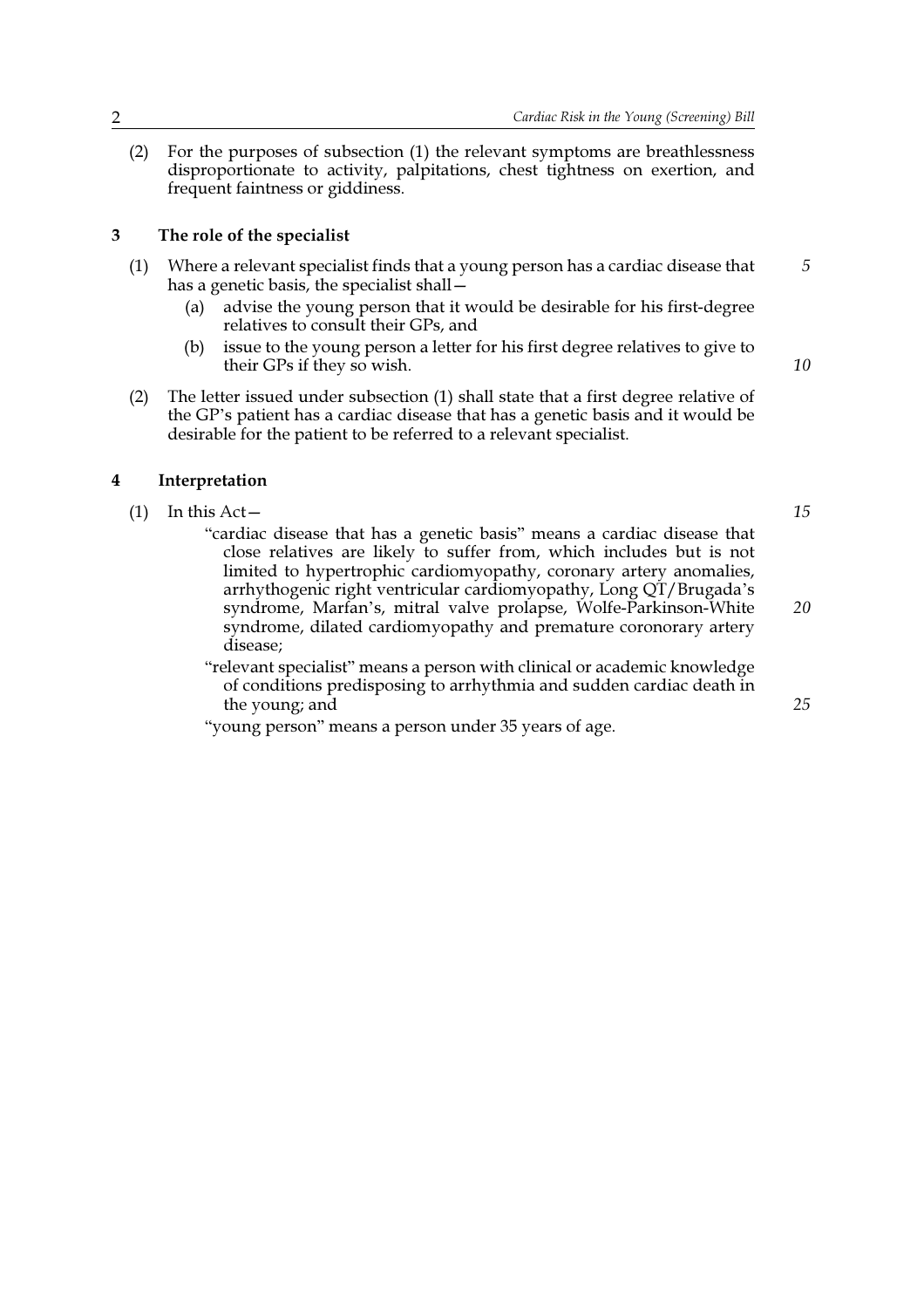$\mathbf{1}$ 

|                           | SCHEDULE<br>Section 1                                                                                                                                                                                                                                                                                                                                                                                                                                                               |          |
|---------------------------|-------------------------------------------------------------------------------------------------------------------------------------------------------------------------------------------------------------------------------------------------------------------------------------------------------------------------------------------------------------------------------------------------------------------------------------------------------------------------------------|----------|
|                           | STATEMENT AND PRO FORMA UNDER SECTION 1                                                                                                                                                                                                                                                                                                                                                                                                                                             |          |
|                           | (1) The statement under section 1 shall indicate that $-$<br>a young person had recently died a sudden death and that the post<br>(a)<br>mortem had either-<br>been unable to identify the cause of death, or<br>(i)<br>identified the cause of death as a cardiac disease that has a<br>(ii)<br>genetic basis, and<br>it would be desirable for first degree relatives to consult their GPs.<br>(b)<br>(2) The following pro forma shall accompany the statement -                 | 5<br>10  |
|                           |                                                                                                                                                                                                                                                                                                                                                                                                                                                                                     |          |
|                           | Pro forma for next of kin of suspected cardiac deaths                                                                                                                                                                                                                                                                                                                                                                                                                               |          |
| To: [NAME OF NEXT OF KIN] |                                                                                                                                                                                                                                                                                                                                                                                                                                                                                     |          |
|                           | This form is sent whenever a young person dies suddenly. A<br>proportion of sudden deaths are caused by underlying heart<br>problems wth a genetic basis and therefore run in families. It is<br>possible that [NAME OF DECEASED] suffered from an<br>underlying heart problem that may be genetic, so it is desirable<br>that their parents, children and full siblings be screened for this<br>condition. It is recommended that they present a copy of this<br>form to their GP. | 15<br>20 |
|                           | This form has been sent by a pathologist, [NAME OF<br>PATHOLOGIST], who carried out an autopsy of [NAME OF<br>DECEASED]. You can contact the pathologist at [ADDRESS<br>AND PHONE NUMBER OF PATHOLOGIST].                                                                                                                                                                                                                                                                           |          |
|                           | The autopsy found that [RESULTS OF AUTOPSY, INCLUDING<br>THE NAME OF SUSPECTED CONDITION].                                                                                                                                                                                                                                                                                                                                                                                          | 25       |